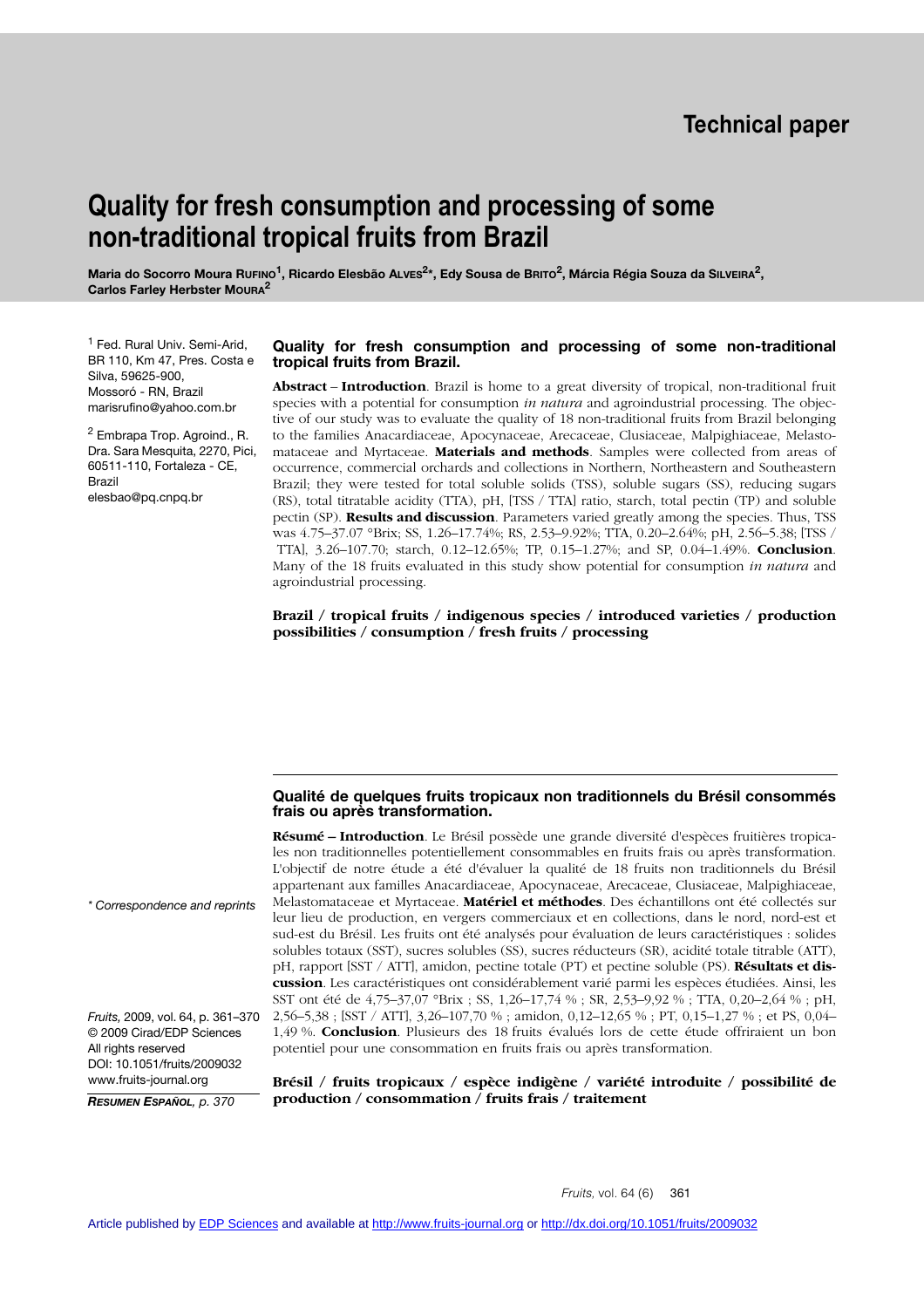## **1. Introduction**

There are a great number of underexploited, non-traditional fruits in the world [1, 2]. Especially many tropical fruit species remain virtually unknown and absent from international markets [3]. It is estimated that a quarter million plant species have been described around the globe, sixty thousand in Brazil alone – the country with the world's greatest plant diversity. Nearly one thousand fruit species belonging to 80 families are known from the Americas. At least half of these occur in or stem from Brazil. Most have been little studied [4] or never studied.

Northern and Northeastern Brazil feature many non-traditional fruits with attractive commercial aspects. Production is not



always limited to extraction, but rational culture is increasing throughout the country. Some species already play an important role in tropical fruit agrobusiness and are produced for both consumption *in natura* and agroindustrial processing [5].

In fact, the Brazilian flora is rich in fruit species with promising potential for agriculture, genetic improvement and domestication. The genetic variability remains underexploited compared with the strategic value it represents for the development of new products. Also, as natural populations of fruit trees are endangered by an array of environmental impacts, conservation policies and actions will be necessary to ensure survival and sustainable economic use [6].

However, domestication and agricultural expansion will primarily depend on the development of essential technical information on these fruit species, ranging from chemical composition to quality seedling production and post-harvest conservation. Thus, the objective of our study was to evaluate the quality properties of 18 non-traditional fruits from Brazil with potential for consumption *in natura* and agroindustrial processing.

### **2. Materials and methods**

#### **2.1. Chemicals**

The reagents used were 9,10-dihydro-9 oxoanthracene (anthrone) from Merck (Hohenbrunn, German); D-(+)-galacturonic acid from Fluka Biochemika (Steinheim, German); 3,5-dinitrosalicylic acid (DNS) from Aldrich (Steinheim, German); D-(+) glucose anhydrous from Vetec (Rio de Janeiro, Brazil); and m-hydroxydiphenyl from Fluka Biochemika (Steinheim, German). All reagents were of analytical grade.

#### **2.2. Samples**

Samples were collected from areas of occurrence, commercial orchards and collections in Northern, Northeastern and Southeastern Brazil.

Eighteen fruits were included in the study (*figures 1–6*) and identified with their

#### **Figure 1**. Brazilian tropical, nontraditional fruits of the Anacardiaceae family.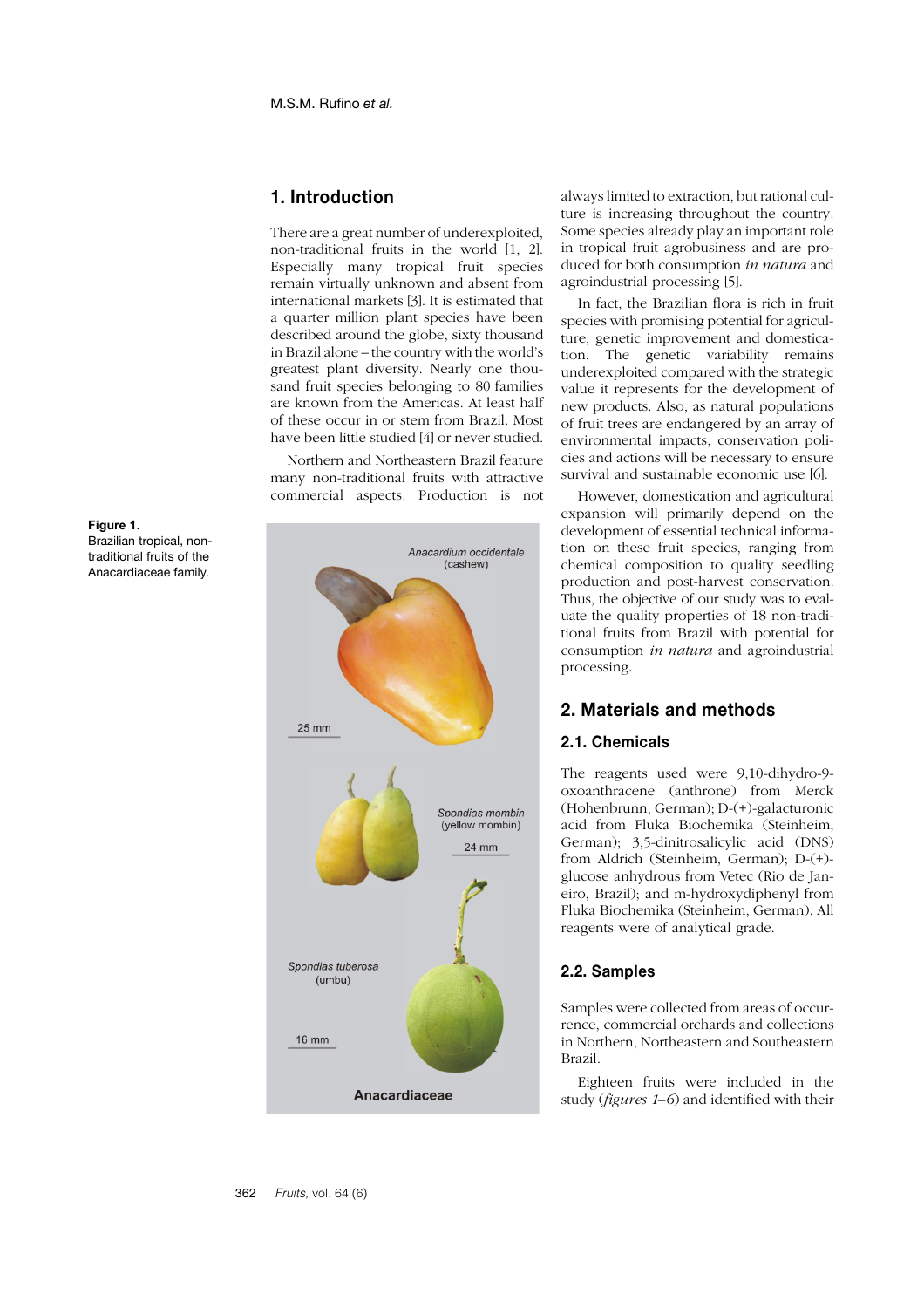common names, family and sample origin (*table I*). Fruits were harvested at the commercial maturity stage (completely ripe) and sent to the laboratory for pulp extraction.

Two fruits (assai and jussara, *figure 2*) required special processing due to their highly fibrous epicarp and endocarp and small edible percentage (< 30%). Their pulp and fiber were mechanically separated with a knife and weighed, then distilled water was added (1:2). The mass was homogenized and the inedible parts were discarded. Bacuri pulp (*figure 3*) was extracted manually with a knife and scissors, and the husk and seed were discarded. For the other fifteen fruits, the pulp and peel were processed and only the seeds were discarded. The final results are reported on a wet weight basis.

#### **2.3. Methods**

Total soluble solids (TSS) was determined on the filtered pulp; it was analyzed using a digital refractometer (Atago PR-101) with a 0–45 °Brix scale [7]. To assess the soluble sugar (SS) content, 1 g of pulp was diluted in water and/or 80% ethanol and evaluated by the Anthrone method using glucose as a standard. Readings were taken with a Spectronic Genesys 2 spectrophotometer at 620 nm. Results were expressed in % (g glu- $\csc 100 \text{ g}^{-1}$  edible portion) [8]. Reducing sugar (RS) concentration was measured from 1 g of pulp diluted in water and/or 80% ethyl alcohol and determined by the DNS method using glucose as a standard. Readings were taken with a spectrophotometer at 540 nm. Results were expressed in g glucose 100  $g^{-1}$  edible portion [9].

Following titration with 0.1 N NaOH to a final pH of 8.1, total titratable acidity (TTA) readings were taken with an automatic Mettler potentiometer (model DL 12) and the results were expressed in g acid $\cdot 100^{-1}$  g edible portion. For acerola fruit and cashew apples the values were expressed as malic acid and for all the remaining fruits as citric acid [10]. pH was measured directly in the pulp following processing. Readings were taken with an automatic Mettler potentiometer (model DL 12), adjusted with buffer solutions at pH 4 and pH 7 [7]. The



Apocynaceae

**Clusiaceae** 

43 mm

#### **Figure 2**.

Brazilian tropical, nontraditional fruits of the Arecaceae family.

**Figure 3**. Brazilian tropical, nontraditional fruits of the Apocynaceae and Clusiaceae families.

Platonia insignis (bacuri)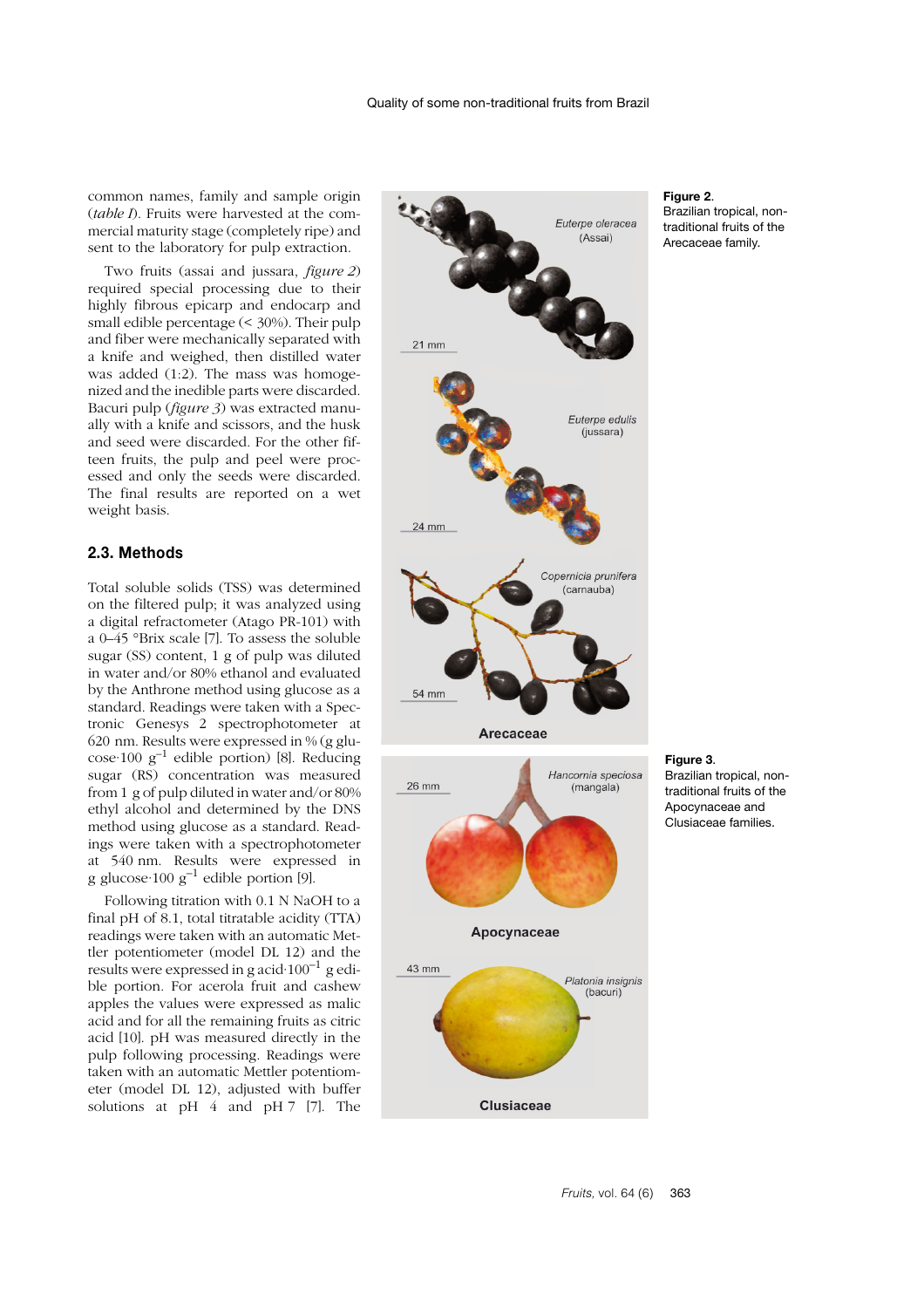

Brazilian tropical, nontraditional fruits of the Malpiguiaceae family.





Brazilian tropical, nontraditional fruits of the Melastomataceae family.



[TSS / TTA] ratio was calculated by dividing TSS by TTA.

To measure the starch content, the residue from centrifugation at 3000 *g* was extracted under reflux by hydrolysis with HCl for 2 h, then neutralized with 20% sodium carbonate solution. The final concentrations were determined by the DNS method using glucose as a standard. Readings were taken with a spectrophotometer at 540 nm. Results were expressed in g glucose 100  $g^{-1}$  edible portion [7].

Total pectin (TP) was assessed from the pulp weighed and homogenized with 95% ethyl alcohol. The residue was centrifuged with 75% ethyl alcohol and adjusted with 1.0 N NaOH to pH 11.50 and with glacial acetic acid to pH 5.0–5.5 (15:50 v/v). Pectinase was added to the extract and submitted to enzyme hydrolysis for 1 h under shaking. Following centrifugation, concentrations were determined by the m-hydroxy-diphenyl method using galacturonic acid as a standard. Readings were taken with a spectrophotometer at 520 nm. Results were expressed in g galacturonic acid $\cdot 100 \text{ g}^{-1}$ edible portion [11, 12]. For soluble pectin (SP) measurements, the pulp was weighed and homogenized with 95% ethyl alcohol and the residue was centrifuged with 75% ethanol. The extract was diluted in water and concentrations were determined with the mhydroxy-diphenyl method using galacturonic acid as a standard. Readings were taken with a spectrophotometer at 520 nm. Results were expressed in g galacturonic acid $\cdot$ 100 g<sup>-1</sup> edible portion [11, 12].

The fruits were harvested in the same individual (genotype) and the geographical arrangement of the plants was not suitable for an experimental design that could allow the use of analysis of variance. So the assays were performed in triplicate constituted by pulp from samples weighing at least 500 g and results were expressed as mean values ± standard deviation.

## **3. Results and discussion**

No studies were found in the literature describing the nutritional properties of six of the fruits included in this work: *Copernicia prunifera* (carnauba) and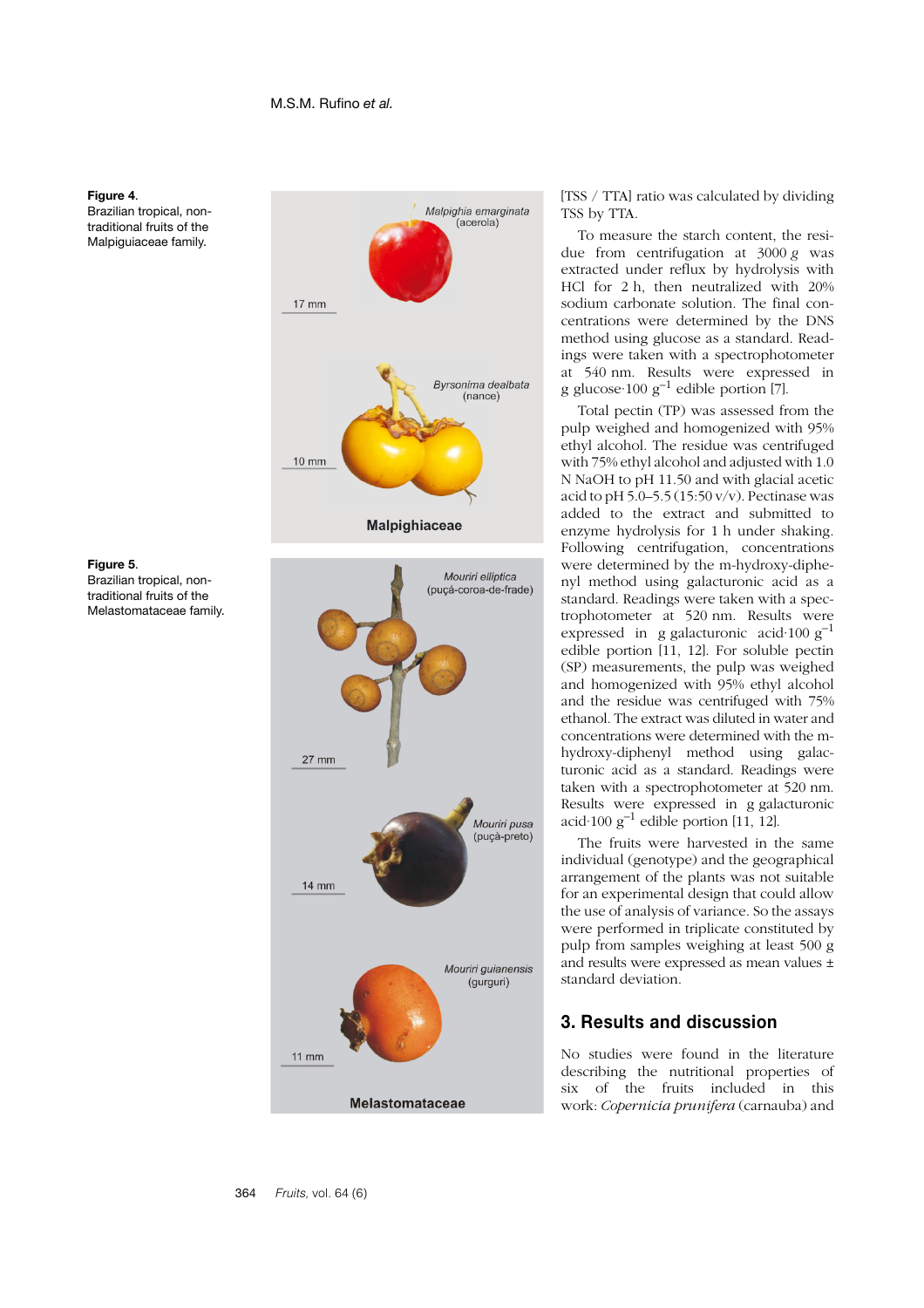#### *Euterpe edulis* (jussara) (*figure 2*); *Blepharocalyx salicifolius* (murta, *figure 6*); *Mouriri guianensis* (gurguri), *M. elliptica* (puçá-coroa-de-frade) and *M. pusa* (puçápreto) (*figure 5*).

Only a few of the 18 fruits studied are presently grown in commercial orchards, although some species are marketed in processed forms such as jam, juice, nectar and, most often, frozen pulp. With regard to the latter, identity and quality standards have been determined by regulations issued by the Brazilian Ministry of Agriculture and Food Supply (MAPA) [13].

#### **3.1. Total soluble solids and sugars**

The fruits of the 18 species studied differed considerably in their solids and sugars content: TSS ranged from 4.75 °Brix (jussara) to 37.07 (carnauba), SS varied between 1.26% (assai) and 17.74% (carnauba) and RS between 2.53% (jussara) and 9.92% (puçápreto) (*table II*). In general, our findings matched with results reported in the literature for assai, acerola, bacuri, camu-camu, jaboticaba, java plum, mangaba, nance, umbu uvaia and yellow mombin, [14–30].

Only five of the 18 fruits studied (assai, acerola, cashew apple, mangaba and yellow mombin) are specifically mentioned in the Brazilian legislation [13]. Pulps of the four latter fruits were found to be within the limits of solids and sugars established by law. No limits have been established for assai.

Total soluble sugars usually make up 65– 85% of total soluble solids [31]. Our findings showed interspecies variation to be as large as 21% for assai and 89% for bacuri. Sugars play a very important role in the quality of fruit products. The most common types found in fruits are fructose and glucose (reducing) and saccharose (non-reducing). In most of our samples, sugars were predominantly of the reducing type. In seven species, RS represented 36% (bacuri) to 88% (jabuticaba and umbu) of total soluble sugars.

#### **3.2. Acidity and [TSS / TTA] ratio**

TTA and pH are the main acidity parameters of interest in fruits and vegetables. The pH



#### **Figure 6**.

Brazilian tropical, nontraditional fruits of the Myrtaceae family.

gen ions in the juice, while TTA indicates the percentage of organic acid [31]. TTA values varied greatly in this study, from 0.20% for cashew apple to 2.92% for camu-camu (*table II*). Findings for these two fruits were

measurement indicates the level of hydro-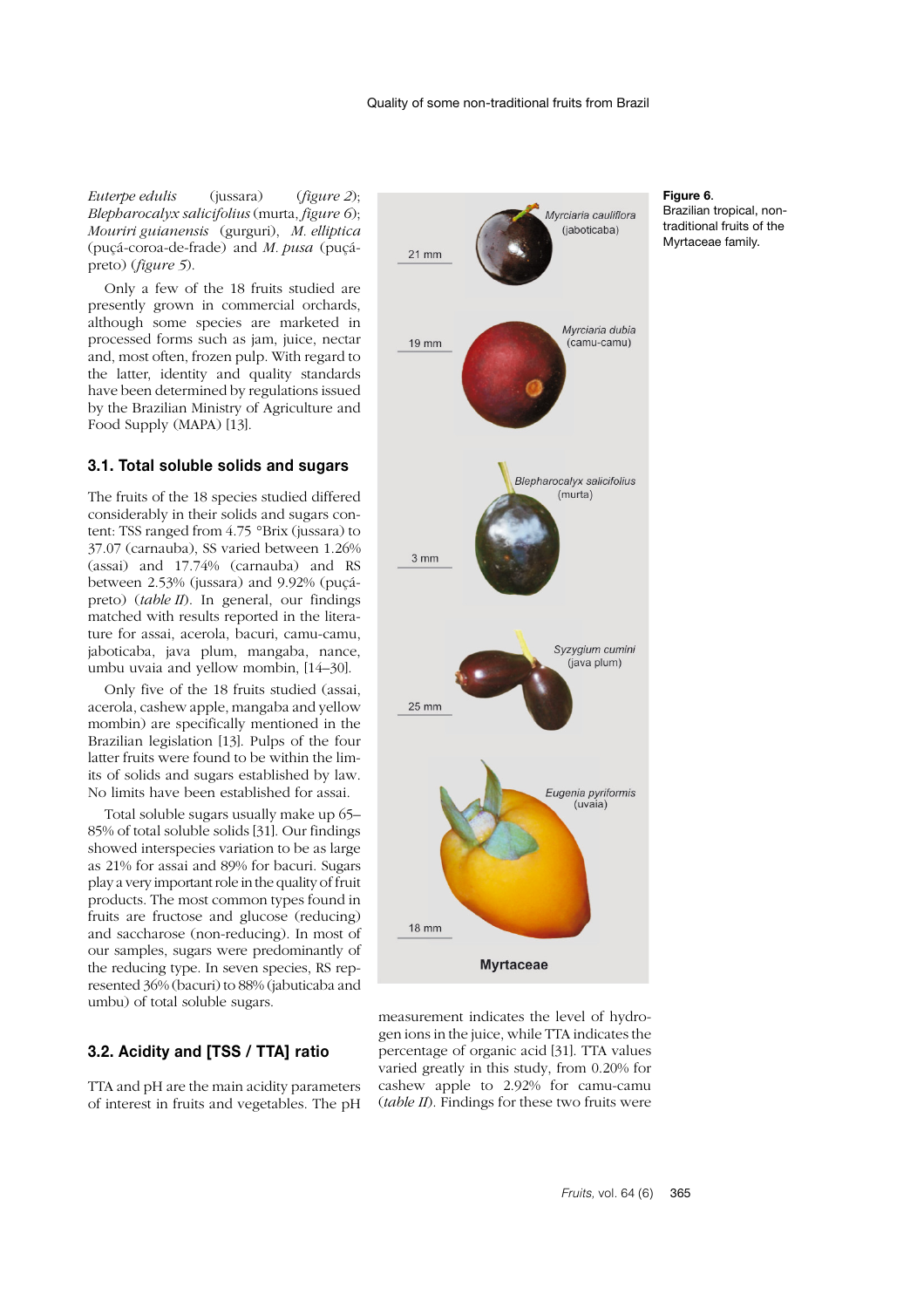#### **Table I.**

List of the 18 Brazilian tropical, non-traditional fruits included in a study aiming at assessing their quality for fresh consumption and processing.

| Brazilian name      | English name        | Scientific name            | Family          | Origin (city, state)     |
|---------------------|---------------------|----------------------------|-----------------|--------------------------|
| Açaí                | Assai               | Euterpe oleracea           | Arecaceae       | Paraipaba, Ceará         |
| Acerola             | Acerola             | Malpighia emarginata       | Malpighiaceae   | Limoeiro do Norte, Ceará |
| Bacuri              | Bacuri              | Platonia insignis          | Clusiaceae      | Coelho Neto, Maranhão    |
| Cajá                | Yellow mombim       | Spondias mombin            | Anacardiaceae   | Limoeiro do Norte, Ceará |
| Caju                | Cashew              | Anacardium occidentale     | Anacardiaceae   | Pacajus, Ceará           |
| Camu-camu           | Camu-camu           | Myrciaria dubia            | Myrtaceae       | Belém, Pará              |
| Carnaúba            | Carnauba            | Copernicia prunifera       | Arecaceae       | Maracanaú, Ceará         |
| Gurguri             | Gurguri             | Mouriri guianensis         | Melastomataceae | Beberibe, Ceará          |
| Jaboticaba          | Jaboticaba          | Myrciaria cauliflora       | Myrtaceae       | Serra de Ibiapaba, Ceará |
| Jambolão            | Java plum           | Syzygium cumini            | Myrtaceae       | Trairi, Ceará            |
| Juçara              | Jussara             | Euterpe edulis             | Arecaceae       | São Paulo, São Paulo     |
| Mangaba             | Mangaba             | Hancornia speciosa         | Apocynaceae     | Ipiranga, Piauí          |
| Murici              | Nance               | Byrsonima dealbata         | Malpighiaceae   | Fortaleza, Ceará         |
| Murta               | Murta               | Blepharocalyx salicifolius | Myrtaceae       | Crato, Ceará             |
| Puçá coroa de frade | Puçá-coroa-de-frade | Mouriri elliptica          | Melastomataceae | Beberibe, Ceará          |
| Puçá-preto          | Pucá-preto          | Mouriri pusa               | Melastomataceae | Ipiranga, Piauí          |
| Umbu                | Umbu                | Spondias tuberosa          | Anacardiaceae   | Picos, Piauí             |
| Uvaia               | Uvaia               | Eugenia pyriformis         | Myrtaceae       | Paraipaba, Ceará         |

in accordance with values reported in the literature [21, 32].

pH values ranged between 2.56 (camucamu) and 5.38 (assai). The pH value helps to determine the state of deterioration of most foodstuffs and is therefore associated with food quality and safety [33]. Based on the minimum  $pH(4.5)$  required for the multiplication and toxin production of *Clostridium botulinum* and the minimum pH (4.0) required for the proliferation of most bacteria, the 18 species evaluated in this study may be classified into slightly acid (pH > 4.5: assai, carnauba, gurguri, jussara and puçá-preto), moderately acid (pH 4.0– 4.5: cashew apple, jussara, murta and puçácoroa-de-frade) and highly acid ( $pH < 4.0$ ) for the others [34].

As for TSS and SS, pulp produced with samples of the fruits for which regulations exist (assai, acerola, cashew apple, mangaba and yellow mombin) were found to be within the required standards of TTA and pH [13].

 The [TSS / TTA] ratio indicates the level of sweetness in a foodstuff. It is one of the most common indicators of ripeness in fruits for *in natura* consumption or agroindustrial processing. The sweetest among the 18 fruits studied were carnauba ([TSS /  $\text{TTA} = 07.70$ ,  $\text{pução} - \text{preto}$  ([TSS / TTA] = 75.98) and cashew ([TSS /  $TTA = 75.98$  and cashew ([TSS / TTA] = 58.79). Nevertheless, even fruits with low [TSS / TTA] ratios may be attractive sources of raw material, especially when a low [TSS / TTA] ratio is the result of a high level of acidity, that can be a desirable quality.

#### **3.3. Starch and pectin**

Only eight of the 18 fruits studied displayed starch contents below 1% (*table II*). In general, total soluble solids and sugars increase as fruits ripen, making them more palatable. The process is associated with the hydrolysis of reserve starch by α-amylase, βamylase and/or phosphorylase [35], reducing starch contents to very low levels, sometimes to virtually zero.

In contrast, in some of our fruits, starch contents were surprisingly high, such as in carnauba (12.65%), nance (7.01%), assai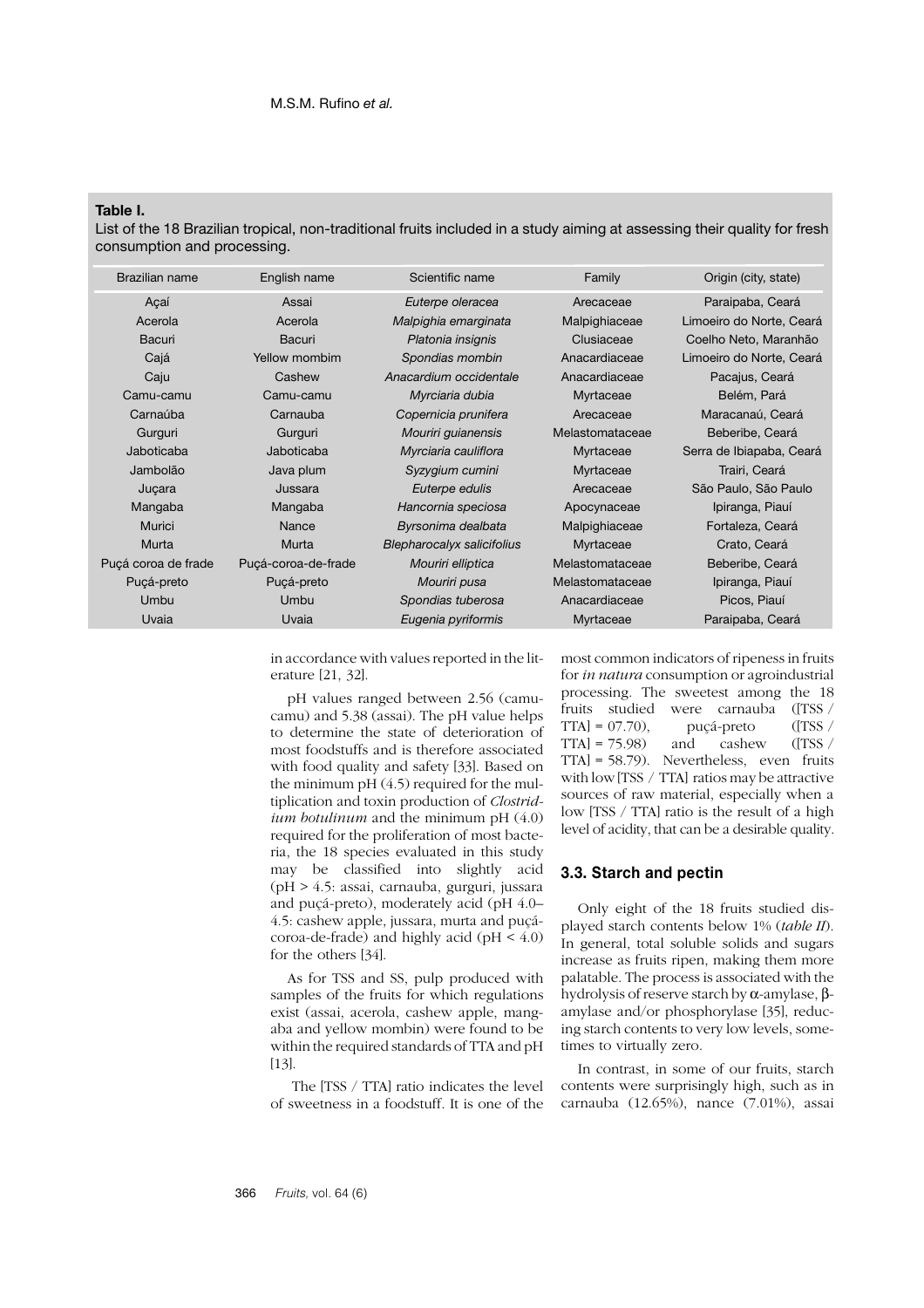| position of the 18 Brazilian tropical |
|---------------------------------------|
|                                       |
|                                       |
|                                       |

I, non-traditional fruits included in a study aiming at assessing their quality for fresh consumption Composition of the 18 Brazilian tropical, non-traditional fruits included in a study aiming at assessing their quality for fresh consumption **Table**<br>Comp

| and processing (% = g of element 100 g <sup>-1</sup> edible portion, average ± standard deviation, $n = 3$ ). |                                          |                           |                                         |                      |                 |                    |                 |                           |                                    |
|---------------------------------------------------------------------------------------------------------------|------------------------------------------|---------------------------|-----------------------------------------|----------------------|-----------------|--------------------|-----------------|---------------------------|------------------------------------|
| Fruit                                                                                                         | Total soluble<br>solids (TSS)<br>(°Brix) | Soluble<br>sugars<br>(96) | Reducing sugars Total titratable<br>(%) | acidity (TTA)<br>(%) | 동               | [TSS/TA]           | Starch<br>(%)   | (%)                       | Total pectin Soluble pectin<br>(%) |
| Assai                                                                                                         | $6.02 \pm 1.16$                          | $1.26 \pm 0.34$           | Not detected                            | $0.31 \pm 0.06$      | $5.38 \pm 0.10$ | $19.65 \pm 1.13$   | $5.94 \pm 0.40$ | $0.96 \pm 0.08$           | $0.34 \pm 0.05$                    |
| Acerola                                                                                                       | $7.60 \pm 0.17$                          | $2.55 \pm 0.03$           | <b>Not detected</b>                     | $1.46 \pm 0.02$      | $3.19 \pm 0.02$ | $5.21 \pm 0.08$    | $0.58 \pm 0.02$ | Not detected not detected |                                    |
| Bacuri                                                                                                        | $4.00 \pm 0.19$                          | $12.42 \pm 0.26$          | $4.77 \pm 0.21$                         | $1.63 \pm 0.01$      | $2.68 \pm 0.06$ | $8.59 \pm 0.13$    | $4.19 \pm 0.23$ | $0.56 \pm 0.09$           | $0.82 \pm 0.12$                    |
| Cashew                                                                                                        | $1.83 \pm 0.49$                          | $10.39 \pm 0.51$          | Not detected                            | $0.20 \pm 0.03$      | $4.37 \pm 0.07$ | $58.79 \pm 10.35$  | $0.69 \pm 0.02$ | $0.15 \pm 0.01$           | Not detected                       |
| Camu-camu                                                                                                     | $7.18 \pm 0.16$                          | $1.64 \pm 0.05$           | <b>Not detected</b>                     | $2.92 \pm 0.09$      | $2.56 \pm 0.01$ | $2.46 \pm 0.02$    | $0.93 \pm 0.19$ | $0.40 \pm 0.03$           | $0.04 \pm 0.00$                    |
| Carnaúba                                                                                                      | $37.07 \pm 1.10$                         | $17.74 \pm 0.80$          | Not detected                            | $0.35 \pm 0.03$      | $4.93 \pm 0.16$ | $107.70 \pm 12.49$ | $2.65 \pm 1.95$ | $1.08 \pm 0.10$           | $1.49 \pm 0.04$                    |
| Gurguri                                                                                                       | $8.60 \pm 2.79$                          | $11.49 \pm 1.69$          | Not detected                            | $0.48 \pm 0.08$      | $4.51 \pm 0.06$ | $39.19 \pm 4.67$   | $1.81 \pm 0.22$ | $0.44 \pm 0.02$           | $0.14 \pm 0.00$                    |
| Jaboticaba                                                                                                    | $1.22 \pm 0.13$                          | $8.50 \pm 0.17$           | $6.88 \pm 0.04$                         | $1.65 \pm 0.07$      | $3.18 \pm 0.06$ | $6.81 \pm 0.31$    | $0.89 \pm 0.09$ | $0.44 \pm 0.01$           | $0.06 \pm 0.01$                    |
| Java plum                                                                                                     | $12.13 \pm 0.06$                         | $8.49 \pm 0.07$           | Not detected                            | $0.87 \pm 0.03$      | $3.53 \pm 0.02$ | $13.95 \pm 0.55$   | $1.28 \pm 0.10$ | $0.57 \pm 0.01$           | $0.72 \pm 0.07$                    |
| Jussara                                                                                                       | $4.75 \pm 1.32$                          | $1.51 \pm 0.36$           | $2.53 \pm 0.58$                         | $0.37 \pm 0.02$      | $4.66 \pm 0.09$ | $9.53 \pm 0.44$    | $4.82 \pm 1.28$ | $0.40 \pm 0.08$           | $1.19 \pm 0.32$                    |
| Mangaba                                                                                                       | $21.50 \pm 0.53$                         | $3.55 \pm 0.87$           | $9.13 \pm 0.45$                         | $0.72 \pm 0.16$      | $3.22 \pm 0.02$ | $35.51 \pm 5.50$   | $0.76 \pm 0.06$ | $0.48 \pm 0.04$           | $0.37 \pm 0.02$                    |
| Murta                                                                                                         | $20.73 \pm 0.45$                         | $15.22 \pm 0.22$          | Not detected                            | $0.64 \pm 0.08$      | $4.05 \pm 0.00$ | $32.60 \pm 4.43$   | $2.74 \pm 0.10$ | $0.67 \pm 0.13$           | $0.10 \pm 0.01$                    |
| Vance                                                                                                         | $22.13 \pm 0.15$                         | $4.18 \pm 0.12$           | Not detected                            | $2.64 \pm 0.14$      | $3.48 \pm 0.01$ | $8.41 \pm 0.50$    | $7.01 \pm 0.28$ | $1.27 \pm 0.00$           | $0.46 \pm 0.09$                    |
| Puçá-coroa-de frade                                                                                           | $26.13 \pm 0.15$                         | $6.63 \pm 0.60$           | $9.81 \pm 0.32$                         | $0.53 \pm 0.03$      | $4.42 \pm 0.60$ | $49.17 \pm 2.02$   | $2.73 \pm 0.34$ | $0.63 \pm 0.03$           | $0.22 \pm 0.02$                    |
| Puçá-preto                                                                                                    | $28.53 \pm 0.47$                         | $15.69 \pm 0.05$          | $9.92 \pm 0.26$                         | $0.38 \pm 0.01$      | $4.53 \pm 0.07$ | $75.98 \pm 3.63$   | $2.58 \pm 0.26$ | $0.59 \pm 0.04$           | $0.25 \pm 0.03$                    |
| Umbu                                                                                                          | $10.30 \pm 0.46$                         | $4.51 \pm 0.31$           | $3.65 \pm 0.18$                         | $2.17 \pm 0.13$      | $2.62 \pm 0.01$ | $4.75 \pm 0.07$    | $0.12 \pm 0.04$ | $0.51 \pm 0.06$           | $0.37 \pm 0.07$                    |
| <b>Uvaia</b>                                                                                                  | $7.53 \pm 0.32$                          | $4.00 \pm 0.09$           | $2.77 \pm 0.09$                         | $2.31 \pm 0.08$      | $2.77 \pm 0.01$ | $3.26 \pm 0.03$    | $0.35 \pm 0.04$ | $0.37 \pm 0.02$           | $0.17 \pm 0.01$                    |
| Yellow mombim                                                                                                 | $12.80 \pm 0.89$                         | $7.80 \pm 0.12$           | Not detected                            | $1.09 \pm 0.08$      | $3.07 \pm 0.06$ | $11.71 \pm 0.18$   | $0.13 \pm 0.03$ | $0.46 \pm 0.03$           | Not detected                       |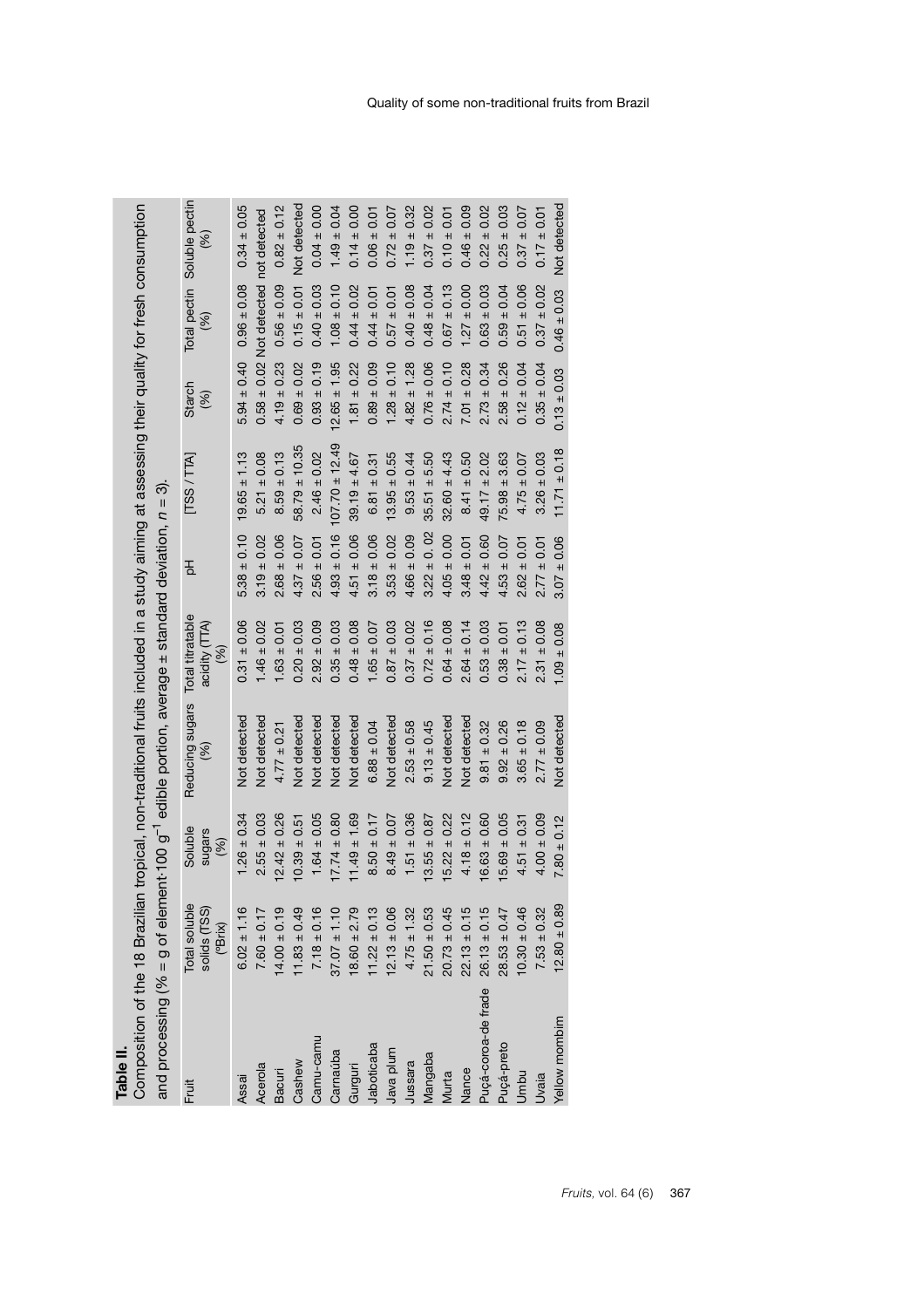(5.94%) and jussara (4.82%). The starch in fruit pulp is associated with high energy levels and a texture appropriate for fresh consumption in a mashed form, most often mixed with cassava meal or equivalent regional ingredients [16].

From a nutritional point of view, the importance of starch lies in the fact that it may be partially or totally digested by the enzymes in the gastrointestinal tract and the resulting absorbed on the small bowel [36]. On the other hand, the relatively high starch contents (> 1%) observed in this study can make the juice and nectar processing and stabilization difficult and may impair consumer acceptance due to a starchy taste [16].

Pectin contents also varied from 0.15% (cashew apple) to 1.27% (nance) for total pectin, and from 0.04% (camu-camu) to 1.49% (carnauba) for soluble pectin (*table II*). Because pectins affect the texture and conservation of fruits, they are among the most essential ingredients of the agroindustry (especially in jam production) and confer palatability and attractive appearance on processed foods [31]. The high pectin and acidity contents in fruit pulps can favor gelling in jam production. On average, our fruits were low in pectins, with the exception of nance, carnauba and assai. On the other hand, high levels of pectin and starch can make manual pulp extraction difficult. One way to improve pulp yield is by using amylase- and pectinase-containing enzyme complexes in mechanical extraction [37].

## **4. Conclusions**

The quality properties found for some of the eighteen fruits included in our study carried out on samples collected in Brazil clearly indicate a potential for *in natura* consumption and agroindustrial processing. Assai, acerola, cashew apple, mangaba and yellow mombin were found to be within or above standards required by the Brazilian Ministry of Agriculture and Food for fruit pulp produced from these fruits. However, the high levels of pectin and starch in some of the fruits can make juice and nectar production

difficult, but this can be overcome by the introduction of enzyme complexes into the processing technique.

#### **Acknowledgements**

The authors would like to thank CNPq, CAPES, EMBRAPA, UFERSA and the European Union (INCO-CT-2005-015279) for financial support.

#### **References**

- [1] Akinnifesi F.K., Leakey R.R.B., Ajayi O.C., Sileshi G., Tchoundjeu Z., Matakala P., Kwesiga F.R., Indigenous fruit trees in the tropics, CABI, London, UK, 2008.
- [2] Janick J., Paull R.E., The encyclopedia of fruit and nuts, CABI, London, UK, 2008.
- [3] Duch E.S., Frutas exóticas de la peninsula de Yucatán, CoSNET, Inst. Tecnol. Mérida, Mérida, México, 2001.
- [4] Donadio L.C., Nachtigal J.C., Sacramento C.K., Frutas exóticas, Funep, Jaboticabal, Brazil, 1998.
- [5] Oliveira M.S.P., Carvalho J.E.U., Nascimento W.M.O., Açaí (*Euterpe oleracea* Mart.), Funep, Jaboticabal, Brazil, 2000.
- [6] Alves R.E, Souza F.X., Castro A.C.R., Rufino M.S.M., Ferreira E.G., Produção de fruteiras nativas, Inst. Frut., Fortaleza, Brazil, 2005.
- [7] Anon., Official methods of analysis of the Association of Official Analytical Chemistry, AOAC, Washington, USA, 1992.
- [8] Yemn E.W., Willis A.J., The estimation of carbohydrate in plant extracts by anthrone, Biochem. J. 57 (1954) 508–517.
- [9] Miller G.L., Use of dinitrosalicylic acid reagent for determination of reducing sugars, Anal. Chem. 31 (1959) 426–428.
- [10] Anon., Normas analíticas, métodos químicos e físicos para análise de alimentos, Inst. Adolfo Lutz (IAL), São Paulo, Brazil, 1985.
- [11] McCready R.M., McComb E.A., Extraction and determination of total pectic material in fruits, Anal. Chem. 24 (1952) 1586–1588.
- [12] Blumenkrantz N., Asboe-Hansen G., New method for quantitative determination of uronics acids, Anal. Biochem. 54 (1973) 484–489.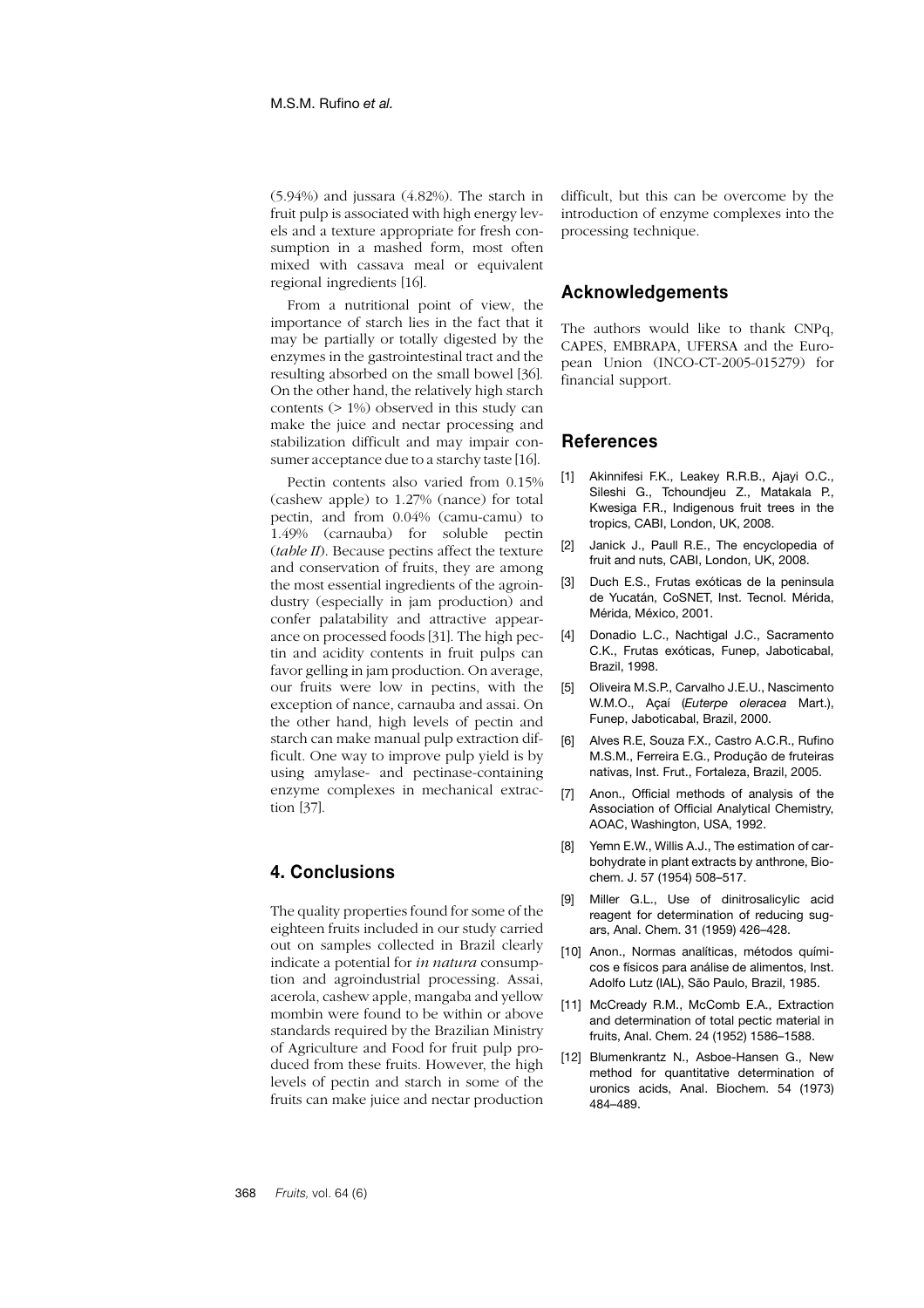- [13] Anon., Instrução Normativa Nº 01, de 07 de janeiro de 2000, Anexo I. Diário Oficial [da] República Federativa do Brasil, Poder Exec., Seção 1, Brasília, DF, Brazil, 2000, p. 54.
- [14] Aguiar L.P., Figueiredo R.W. de, Alves R.E., Maia G.A., Souza V.A.B., Caracterização física e físico-química de frutos de diferentes genótipos de bacurizeiro (*Platonia insignis* Mart.), Ciênc. Tecnol. Aliment. 28 (2008) 423–428.
- [15] Alves R.E., Características das frutas para exportação, in: Acerola para exportação: procedimentos de colheita e pós-colheita, Embrapa/ Frupex, Brasília, Brazil, 1996.
- [16] Alves R.E., Filgueiras H.A.C., Moura C.F.H., Caracterização de frutas nativas da América Latina, Sér. Frut. Nativ., Jaboticabal, Brazil, 2000.
- [17] Alves R.E., Filgueiras H.A.C.. Moura C.F.H., Araújo N.C.C., Almeida A.S., Camu-camu (*Myrciaria dubia* Mc Vaugh): A rich natural source of vitamin C, Proc. Interam. Soc. Trop. Hortic. 46 (2002) 11–13.
- [18] Donadio L.C., Study of some Brazilian myrtaceae in Jaboticabal-SP, Acta Hortic. 452 (1997) 181–183.
- [19] Filgueiras H.A.C., Alves R.E., Oliveira A.C., Moura C.F.H., Araújo N.C.C., Calidad de frutas nativas de latinoamerica para industria: jobo (*Spondias mombin* L.), Proc. Interam. Soc. Trop. Hortic. 43 (2001) 72–76.
- [20] Lago E.S., Gomes E., Silva R., Produção de geléia de jambolão (*Syzygium cumini* Lamarck): processamento, parâmetros físicoquímicos e avaliação sensorial, Ciênc. Tecnol. Aliment. 26 4 (2006) 847–852.
- [21] Lourenço I.P., Potencial de utilização de frutos de genótipos de muricizeiros cultivados no litoral do Ceará, Univ. Fed. Ceará, Fortaleza, Brazil, Thesis, 2008, 98 p.
- [22] Mendonça R.U. de, Qualidade e potencial de cajás (*Spondias mombin* L.) oriundos da região meio-norte do Brasil, Univ. Fed. Ceará, Fortaleza, Brazil, Thesis, 2004, 41 p.
- [23] Moura C.F.H., Alves R.E., Filgueiras H.A.C., Araújo N.C.C., Almeida A.S., Quality of fruits native to Latin America for processing: Mangaba (*Hancornia speciosa* Gomes), Acta Hortic. 575 (2002) 549–554.
- [24] Moura C.F.H., Alves R.E., Figueiredo R.W. de., Paiva J.R., Avaliações físicas e físicoquímicas de frutos de clones de aceroleira (*Malpighia emarginata* D.C.), Rev. Ciênc. Agron. 38 (2007) 52–57.
- [25] Oliveira A.L., Brunini M.A., Salandini C.A.R., Bazzo F.R., Physicochemical characteristics of 'sabara' jaboticaba provenients of differents regions of cultivation, Rev. Bras. Frutic. 25 (2003) 397–400.
- [26] Silva S.M., Moura F.T., Martins L.P., Silva M.S., Mendonça R.M.N., Alves R.E., Some physical and physico-chemical characteristics of imbu (*Spondias tuberosa* Arr. Câm.) fruit, Proc. Interam. Soc. Trop. Hortic. 45 (2001) 42–44.
- [27] Souza M.C., Qualidade e atividade antioxidante de frutos de diferentes progênies de açaizeiro (*Euterpe oleracea* Mart.), Univ. Fed. Ceará, Thesis, 2007, 124 p.
- [28] Souza F.G., Figueiredo R.W., Alves R.E., Maia G.A., Araújo I.A., Qualidade pós-colheita de frutos e diferentes clones de mangabeira (*Hancornia speciosa* Gomes), Ciênc. Agrotech. 31 (2007) 1449–1454.
- [29] Cruz Pessoa J.D., Silva e Silva da P.V., Effect of temperature and storage on açaí (*Euterpe oleracea*) fruit water uptake: simulation of fruit transportation and pre-processing, Fruits 62 (5) 295–302.
- [30] Assis de S.A., Fernandes F.P., Geraldo Martins A.B., Faria Oliveira de O.M.M., Acerola: importance, culture conditions, production and biochemical aspects, Fruits 63 (2) 93– 101.
- [31] Chitarra A.B., Chitarra M.I.F., Pós-colheita de frutos e hortaliças: fisiologia e manuseio, UFLA, Lavras, Brazil, 2005.
- [32] Abreu C.R.A., Qualidade e atividade antioxidante total de pedúnculos de clones comerciais de cajueiro anão precoce, Univ. Fed. do Ceará, Fortaleza, Brazil, Thesis, 2007, 111 p.
- [33] Gomes J.C., Análise de alimentos, UFV, Viçosa, Brazil, 1996.
- [34] Franco B.D.G.M., Landgraf M., Microbiologia dos alimentos, Atheneu, São Paulo, Brazil, 1996.
- [35] Kays S.J., Postharvest physiology of perishable plant products, AVI Book, New York, USA, 1991.
- [36] Tabernero M., Serrano J., Saura-Calixto F., Dietary fiber intake in two European diets with high (Copenhagen, Denmark) and low (Murcia, Spain) colorectal cancer incidence, J. Agric. Food Chem. 55 (2007) 9443–9449.
- [37] Oke M., Paliyath G., Biochemistry of fruit processing, in: Hui Y.H. (Ed.), Fruit biochemistry and fruit processing, Blackwell, Ames, USA, 2006.